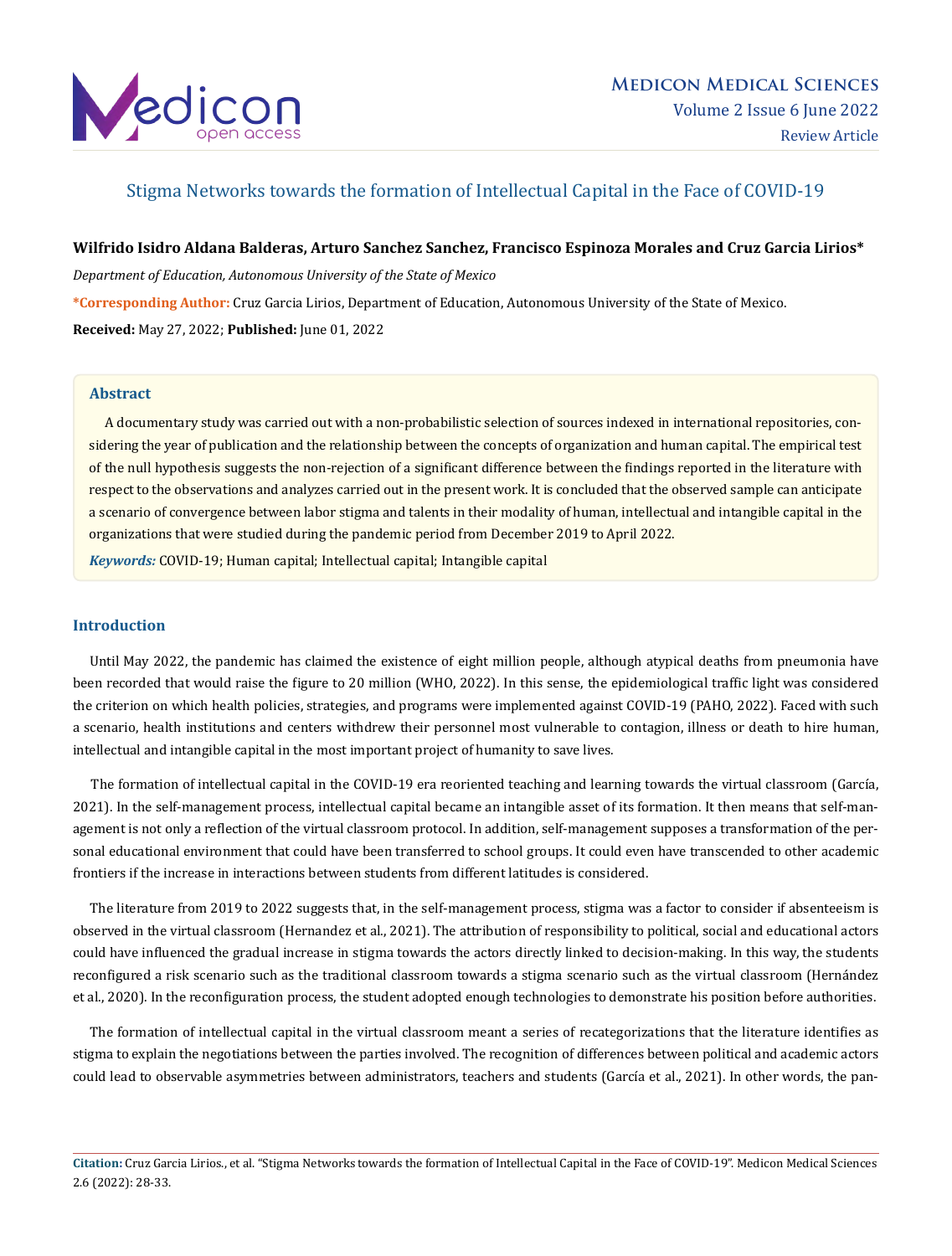demic, through mitigation and containment policies, as well as through strategies of confinement and distancing of people, generated a stigma that the literature reported in the period of the pandemic.

 The importance of stigma in teaching and learning among students, teachers, and administrators lies in the fact that it is a reflection of the formation of talents in the COVID-19 era (Bustos et al., 2022). If intellectual capital generated its own categories to explain the transition from the traditional to the virtual classroom, then the differences between the actors intensified, translating into stigmas. As the confinement and distancing intensified, the literature reported the increase in stigma.

 However, once the transition from the traditional classroom to the virtual classroom was carried out, stigma was specified as a hallmark attributed to those who make decisions in the educational sector (García et al., 2020). Therefore, when teachers were immunized when they were between 40 and 65 years old and students had to wait to buy and apply a vaccine, stigma was legitimized as a distinctive feature of those who decide, but they had to delegate to the student their self-management of knowledge.

 The immunization of all the actors did not generate enough confidence for a concerted return. Rather, the constant was the imposition of returning to traditional classrooms without considering a transition process (Quiroz et al., 2020). Once again, stigma was legitimized as an evaluation tool for the management and transfer of knowledge. The students produced knowledge in the virtual classroom. Given the distancing and confinement, the students had to self-manage their resources, produce their categories and translate their conclusions to maintain a dialogue with themselves before dropping out. The importance of the stigma towards the authorities lies in the fact that it allowed the transition from the traditional classroom to the virtual classroom and vice versa.

 Are there significant differences between the findings reported by the literature alluding to stigma towards educational authorities with respect to the observations of the present study?

 The premises that animate this research suggest that studies related to human, intellectual and intangible capitals followed a critical path of affectation of talents due to the pandemic (Martínez et al., 2019). In this sense, the review and contrast of theories, studies and models will allow advancing in the discussion on the relationship between the categories or variables in order to anticipate an organizational response scenario to risks such as the pandemic (Aldana et al., 2019). Thus, the literature suggests that the three variables or categories of human, intellectual and intangible capital reflect the response of health institutions to the health and economic crisis (Guillén et al., 2021). In this process, the conversion of human capital to intangible capital has been observed in low-risk scenarios, but in the face of the pandemic, a reconversion is expected that allows observing the effectiveness of talents, but also solidarity in the face of the epidemiological crisis (Coronado et al. , 2022). Therefore, the conversion of intangible assets to human capital is more feasible. That is, the differences are significant between the structure reported in the literature with respect to the present study. The influence of stigma on the self-management of knowledge and training suggests that human capital, focused on self-care and self-development, would be more likely to bias their attributions of responsibility towards their authorities. Consequently, intellectual capital would be formed from a transition to the most evident stigma on intangible assets. The asymmetries between authorities and students would be appreciated to a greater extent in the formation of intangible assets, since they are the ones who self-manage their self-knowledge more effectively.

## **Method**

 A documentary, cross-sectional and exploratory study was carried out with a selection of sources indexed to national repositories, considering the keywords and the period of the pandemic from December 2019 to April 2022 (see Table 1).

**Citation:** Cruz Garcia Lirios., et al. "Stigma Networks towards the formation of Intellectual Capital in the Face of COVID-19". Medicon Medical Sciences 2.6 (2022): 28-33.

 $79$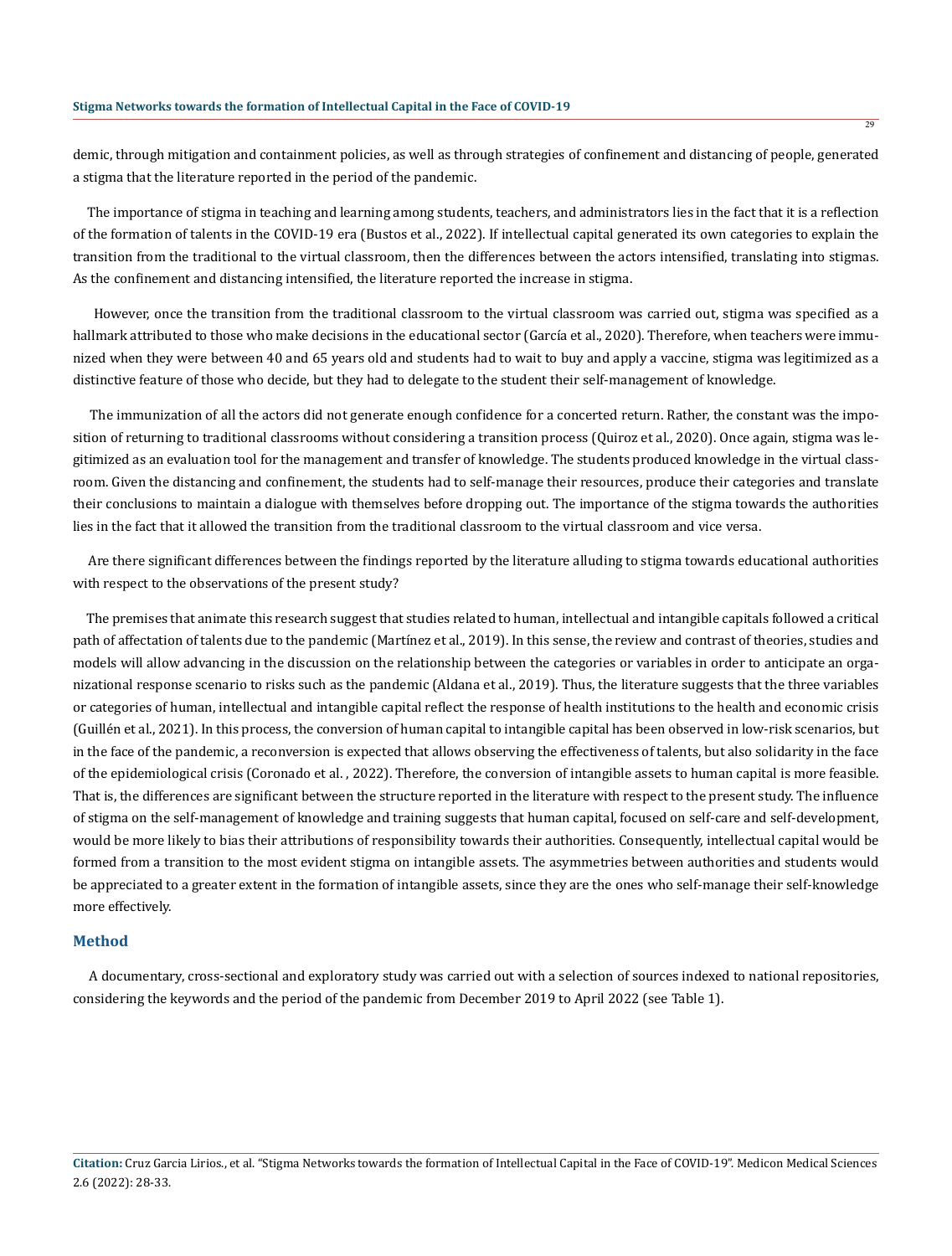|                      | 2019 | 2020 | 2021 | 2022 |
|----------------------|------|------|------|------|
| Intangible capital   | 8    |      |      |      |
| Intellectual capital |      | 8    | q    |      |
| Human capital        |      |      |      |      |

*Table 1:* Sample Description. *Source:* Prepared with data study.

 The Delphi Inventory was used, which records the ratings of expert judges on the subject (Sánchez et al., 2020). In three phases, the inventory registers the initial qualification of the judge considering his degree of disagreement or agreement with respect to the theory of intangible assets, the state of the art and the modeling of the variables. The Delphi technique, frequently implemented to homogenize the answers to the questionnaires and establish percentages of semantic coincidence among the respondents, was used to process the information from the documentary sources, their contents, the reported findings and the discussions involved. The information was emptied into a matrix according to the type of information, a comprehensive response was prepared based on the proposals and suggestions of the co-authors, as well as in the seminars, colloquiums, forums or congresses in which they participated, explaining the progress of the research. From a general synthesis, the analysis categories were derived and linked to the variables reported in the state of knowledge. Finally, trajectories of dependency relationships were modeled following the principles of complexity in organizations, namely: fractality, fuzziness, chaos and emergence.

 The information was captured in excel and processed in JAP version 15 (García, 2021). Next, the information was included in a content analysis matrix and specified in a model and hypothesis for its contrast. The Delphi technique was used to specify the complex model and differentiate it from a simple model around the study, observation and analysis of assets and intangible capital in organizations. The parameters of centrality, grouping and structuring were estimated. The hypothesis about the significant differences between the structure of relationships between the variables reported in the category with respect to the observations made in this study was contrasted with the coefficients of centrality, grouping and structure. Values close to zero were assumed as evidence for hypothesis testing. The interpretation of the values was established from the theory of intangible assets that warns of an effective centrality, grouping or structure if the distance of the nodes is close to zero. Therefore, the network of intangible assets will be significant if the null hypothesis is accepted.

## **Results**

 The structure of intangible assets shifts towards human capital. This process in which specialized talents updated in knowledge move towards profiles oriented to their integral development; academic, professional and labor supposes a learning of the corporative identity. The theory of intangible assets suggests that talents specialize and update knowledge that generates value for their organization, but the corporate requirements of these organizations reorient their development towards an organizational identity. Corporate governance includes identity as the basis for reputation and responsibility towards the environment. Therefore, the theory of intangible assets explains the transition from the specialization of talents to their insertion with the guidelines of climate change and sustainable development (see Figure 1).

 $\overline{30}$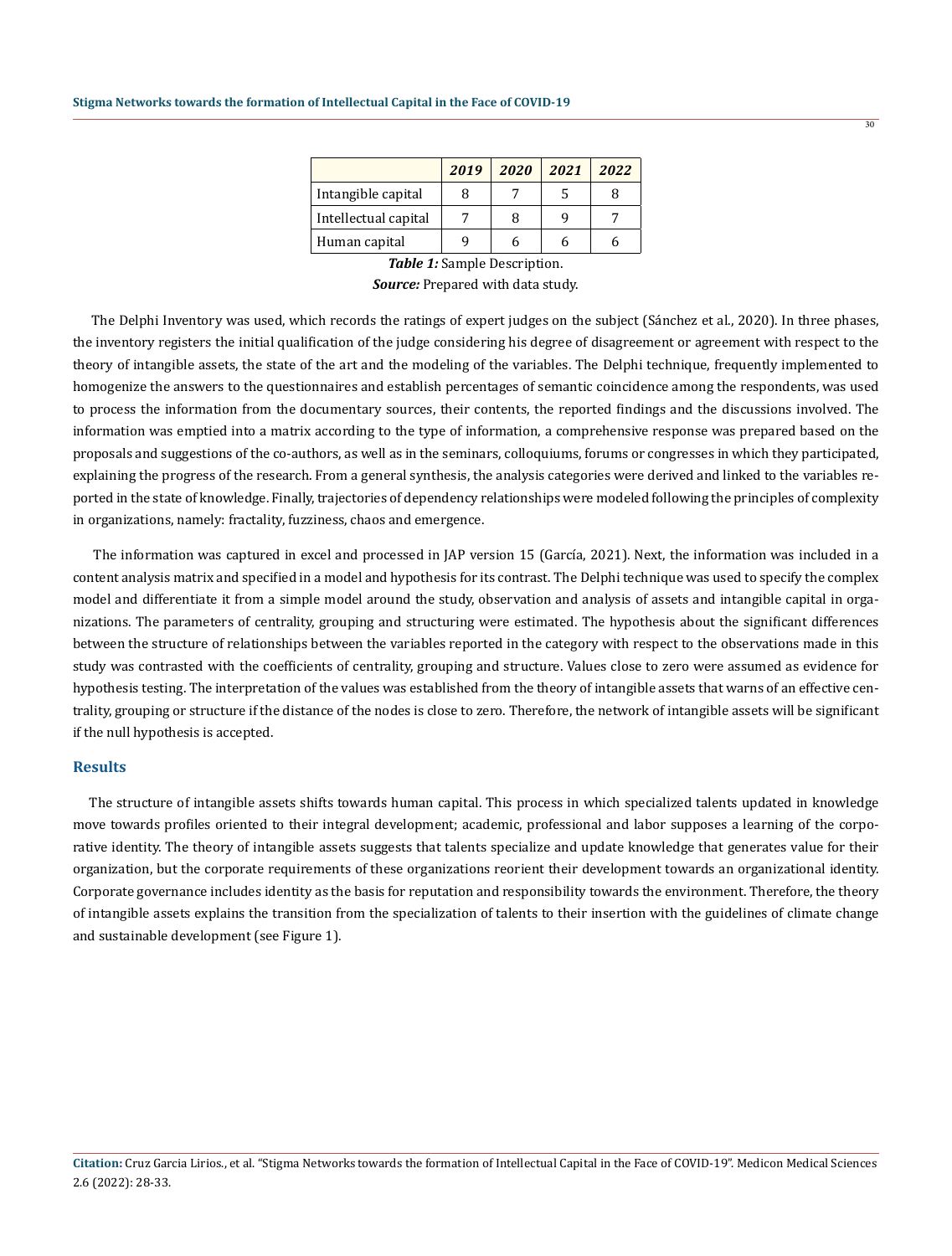

 The centrality coefficients warn that the relationships between the input nodes or intangible assets advance towards their conversion into human capital. The transition process is direct and significant. The observed findings are consistent with the results consulted in the literature during the pandemic period. In other words, the centralized distance between the input and output nodes became increasingly narrow due to the health and economic crisis (see Figure 2).



 The grouping parameters also suggest relationships that are structured around a tight web of findings related to intangible assets, intellectual capital, and human capital. It then means that the learning of the intangible assets reported in the literature is reconfigured in a network of relationships in accordance with the corporate structures that the literature collects as evidence of the impact of COVID-19 on the organizations studied.

**Citation:** Cruz Garcia Lirios., et al. "Stigma Networks towards the formation of Intellectual Capital in the Face of COVID-19". Medicon Medical Sciences 2.6 (2022): 28-33.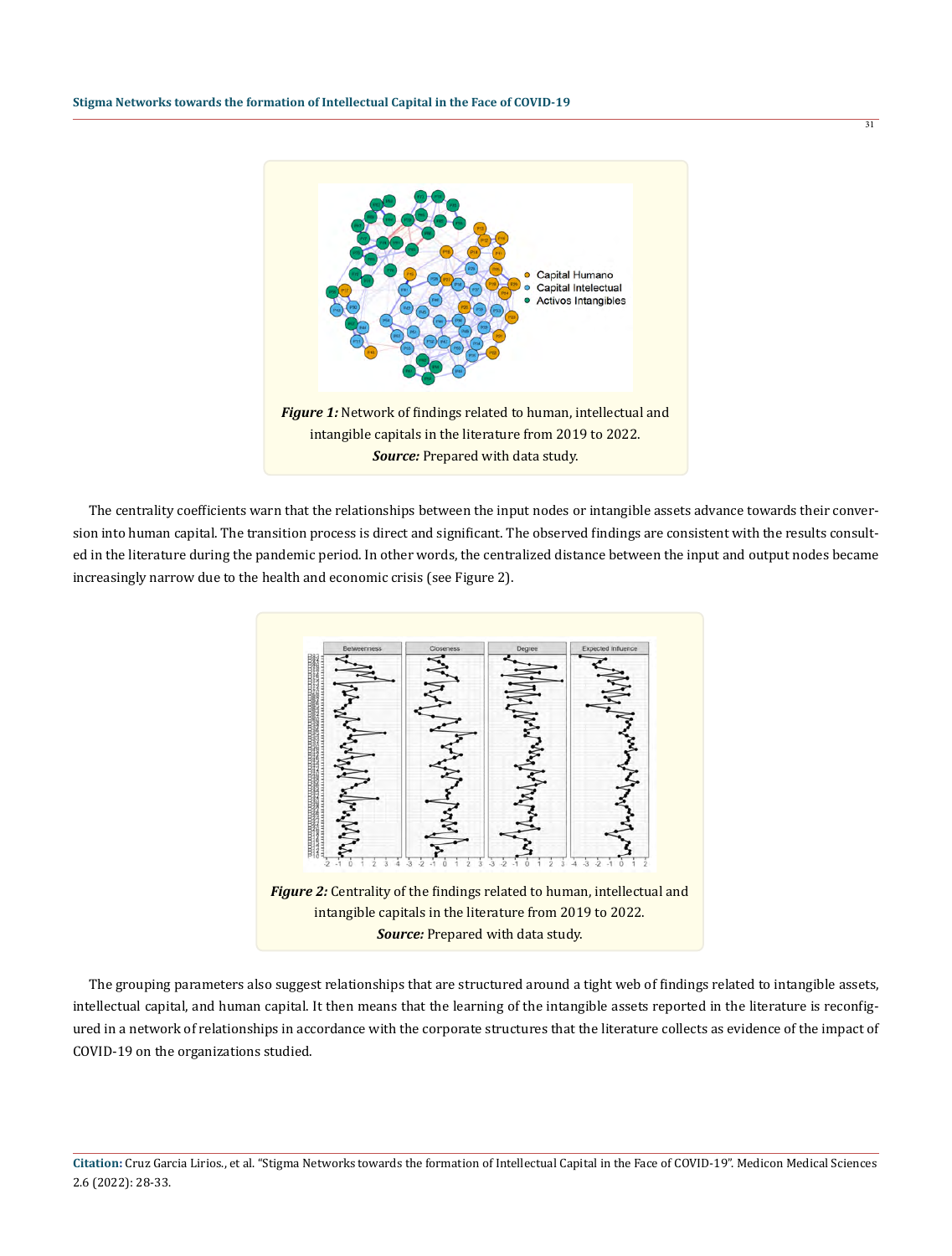

intangible capitals in the literature from 2019 to 2022. *Source:* Prepared with data study.

 In summary, the results of structuring, centrality and grouping show that the selected summaries obey a logic of intangibles, intellectual capital and human capital-guided by corporate governance guidelines. In the transition of intangible assets such as specialized talents, the literature warns of their conversion to human capital with the inclusion of values and norms required by the organizational environment for its sustainability. Therefore, the observed neo- runal networks are most noticeable in human capital.

#### **Discussion**

 The contribution of the present work to the state of the question was to compare the theoretical structure of the literature from 2019 to 2022 with respect to the observations, analyzes and discussions of the present work. A neural network of human capital formation was found as a result of the interaction between intellectual capital and intangible assets. In relation to the stigma that consists of attributing responsibilities to the authorities for their performance in the face of the pandemic, the results indicate that the observed sample did not reorient their self-management from some attributive bias. Rather, the neural network warns that the analyzed samples could have developed a stigma, but this was dissolved. Lines of research around the incidence of state communication of risks on the opinions of students, teachers or administrators will allow progress towards the prediction of risk scenarios.

### **Conclusion**

 The objective of the present study was to establish the neural network of stigma in three groups of samples: intellectual capital, human capital and intangible assets. Intellectual capital is distinguished by its self- management orientation without a starting stigma. Human capital, indicated by emotions, values and norms, requires the stigma of the authorities to develop. The intangible asset subordinated to the self-management and production of knowledge can dispense with the stigma. The results show that the formation of human capital prevails as a result in the literature from 2019 to 2022. Studies related to the effects of risk communication around the pandemic on public opinion will anticipate the configuration of the type of intellectual capital, human or intangible.

### **References**

- 1. Bustos-Aguayo JM, Juárez-Nájera M and García Lirios C. "Review of entrepreneurship in the COVID-19 era". Ingenuity magazine 19.1 (2022): 60-66.
- 2. Coronado Rincón O., et al. "Governance strategy to agree on the expectations of students at a public university to return to classes interrupted by the pandemic". Journal of the Faculty of Law and Political Science 52.136 (2022): 319-338.

**Citation:** Cruz Garcia Lirios., et al. "Stigma Networks towards the formation of Intellectual Capital in the Face of COVID-19". Medicon Medical Sciences 2.6 (2022): 28-33.

32